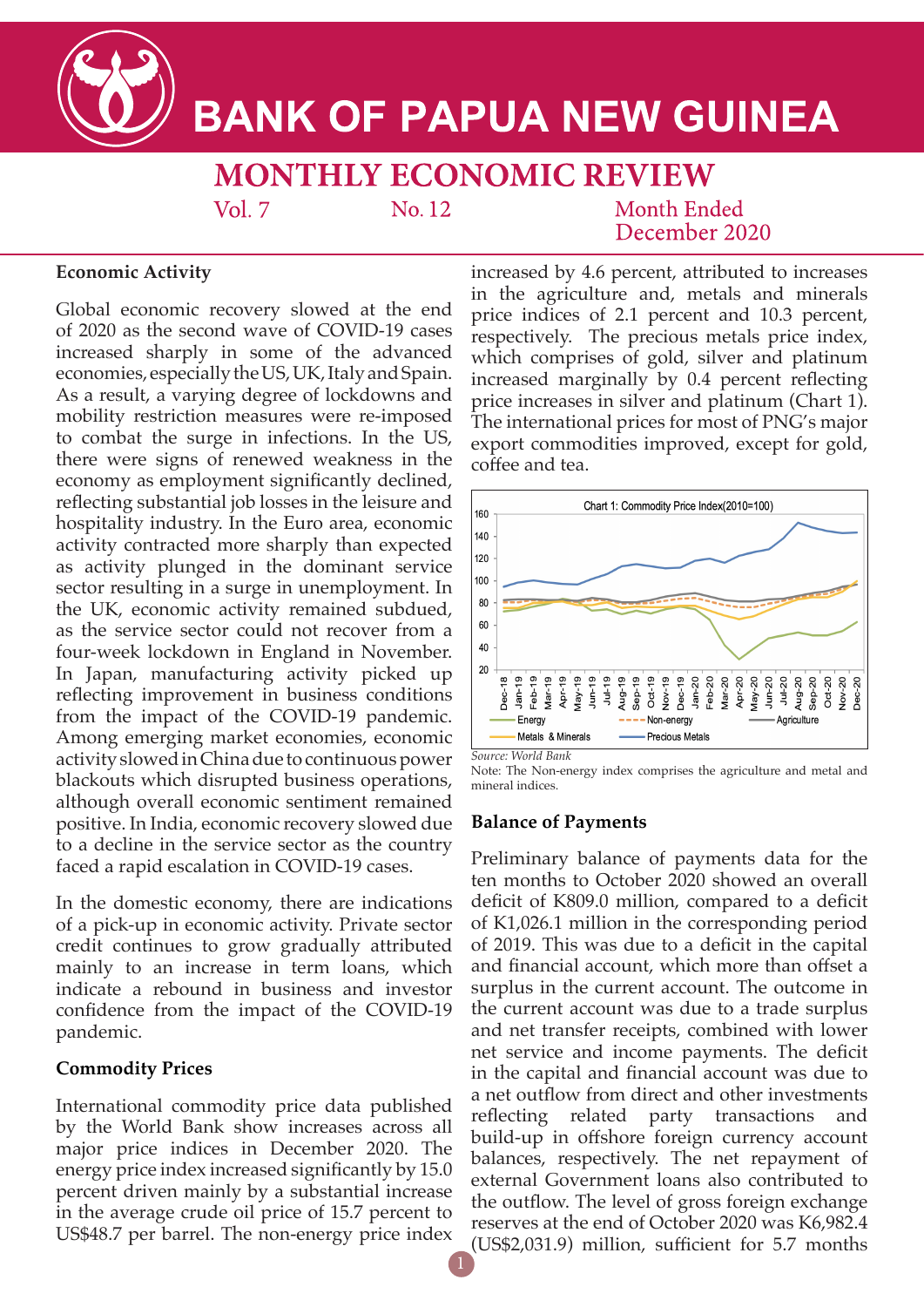of total and 7.4 months of non-mineral import cover. As at 31st December 2020, the level of gross foreign exchange reserves was K9,342.59 (US\$2,709.35) million.

#### **Exchange Rate**

The average monthly kina exchange rate depreciated by 0.17 percent against the US dollar (USD) to US\$0.2850 and by 3.61 percent against the Australian dollar (AUD) to A\$0.3789 as at 31st December 2020. The depreciation of the kina against the AUD reflected cross-currency movements as the AUD appreciated against the USD. The appreciation of AUD against USD reflected notable improvement in the Australian economy, compared to the US. The average monthly Trade Weighted Index (TWI) decreased by 1.9 percent to 26.89 over the month to  $31<sup>st</sup>$ December 2020, compared to the previous month. This reflected the depreciation of the kina against the USD and AUD, which are the main trading currencies (Chart 2).



*Source: Bank of PNG*

#### **Inflation**

Annual headline Consumer Price Index (CPI) increased by 5.1 percent in the December quarter of 2020, compared to an increase of 4.9 percent in the previous quarter. All the expenditure groups recorded increases except the 'Household Equipment' and 'Miscellaneous' expenditure groups, which recorded declines of 1.1 percent and 2.1 percent, respectively. The largest increase was in the 'Health' expenditure group with 21.5 percent, followed by 'Restaurants and Hotels' with 12.2 percent, 'Alcoholic Beverages, Tobacco and Betelnut' with 9.7 percent, 'Transport' with 9.1 percent, 'Education' with 5.3 percent, 'Clothing and Footwear' with 4.9 percent, 'Recreation' with 3.7 percent, 'Housing' with

2.0 percent, 'Food and Non-alcoholic Beverages' with 1.6 percent and, 'Communication' with 1.5 percent. For the annual underlying measures of inflation, the trimmed mean inflation increased by 2.5 percent and the exclusion based inflation increased by 3.7 percent (Chart 3). The quarterly headline CPI increased by 0.9 percent in December 2020, compared to a decline of 0.6 percent in the previous quarter.



#### **Domestic Interest Rates & Monetary Aggregates**

Over the month to week-ending 31<sup>st</sup> December 2020, the Central Bank Bill (CBB) rates for the 28-day and 63-day terms remained unchanged at 1.33 percent and 2.05 percent, respectively, while the rate for the 91-day term declined to 2.04 percent from 2.06 percent. The decline in CBB rates reflected the competition amongst bidders for the limited volume of CBBs on offer. The CBB auctions continue to be oversubscribed. Over the same period, the Treasury Bill (T-bill) rate for the 182-day term decreased by 3 basis points (bps) to 4.41 percent, while it remained unchanged at 6.04 percent and 7.20 percent for the 273-day and 364-day terms, respectively. Other terms for both CBBs and T-bills were not offered or were offered but received no bids. The weighted average interest rates on wholesale deposits (K500,000 and above) all increased over the month to 31<sup>st</sup> December 2020, except for the 360-day term which remained unchanged at 1.10 percent. The rates for the 30-day, 60-day, 90-day, 180-day and 270-day terms increased to 1.55 percent, 0.21 percent, 1.46 percent, 0.60 percent and 2.50 percent, respectively (Chart 4).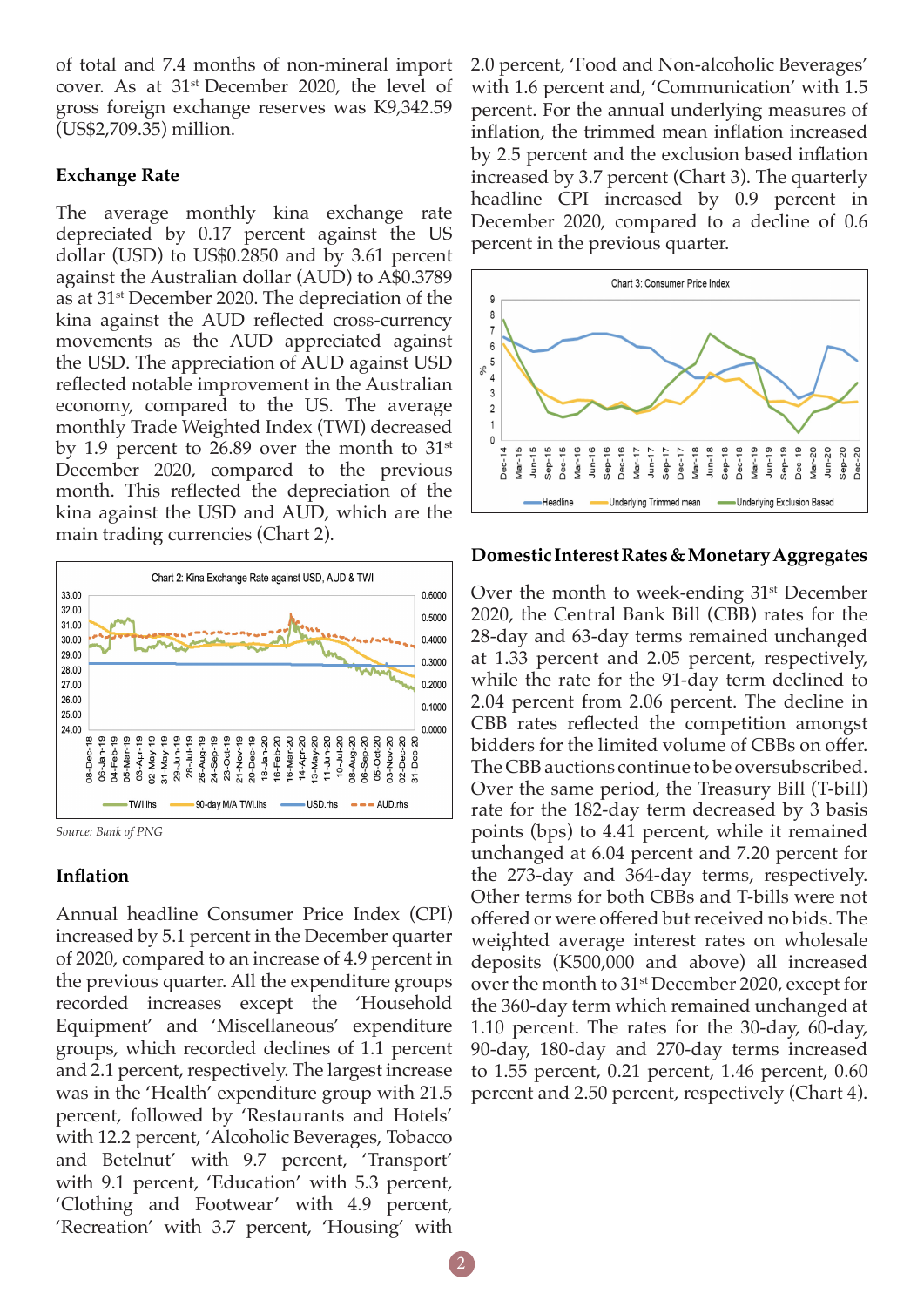

*Source: Bank of PNG*

The broad money supply increased by 6.3 percent over the year to November 2020, compared to an increase of 1.3 percent in the corresponding period of 2019. This was driven by the increases in net claims on the Central Government and credit to the private sector. Monetary base increased marginally by 0.3 percent in November 2020, compared to an increase of 4.2 percent in the corresponding period of 2019. This was due to an increase in currency in circulation, which more than offset a decline in deposits of other depository corporations at the Central Bank. The private sector credit increased by 1.6 percent over the twelve months to November 2020, compared

to an increase of 6.1 percent in the corresponding period of 2019.

Commercial bank lending to public non-financial corporations, other financial corporations and other resident sectors declined by K142.8 million to K13,573.7 million between December 2019 and week-ending  $18<sup>th</sup>$  December 2020. The decline reflected repayments by the transport, retail, household (personal loans) and the manufacturing sector. Over the year, the weekly average lending by banks increased by 0.8 percent to K13,653.0 million. The commercial bank deposits increased by K1,274.4 million to K22,168.3 million between December 2019 and week-ending 18th December 2020. Deposit levels increased significantly between November and December 2020 reflecting the Government's drawdown on the Temporary Advance Facility at the Bank of PNG and its subsequent funding of the DSIPs/PSIPs and other key expenditures. The weekly average deposits increased by 5.3 percent to K21,260.2 million.

#### **Monetary Policy**

The Bank maintained the policy signalling rate, the Kina Facility Rate at 3.0 percent in the month of December 2020.